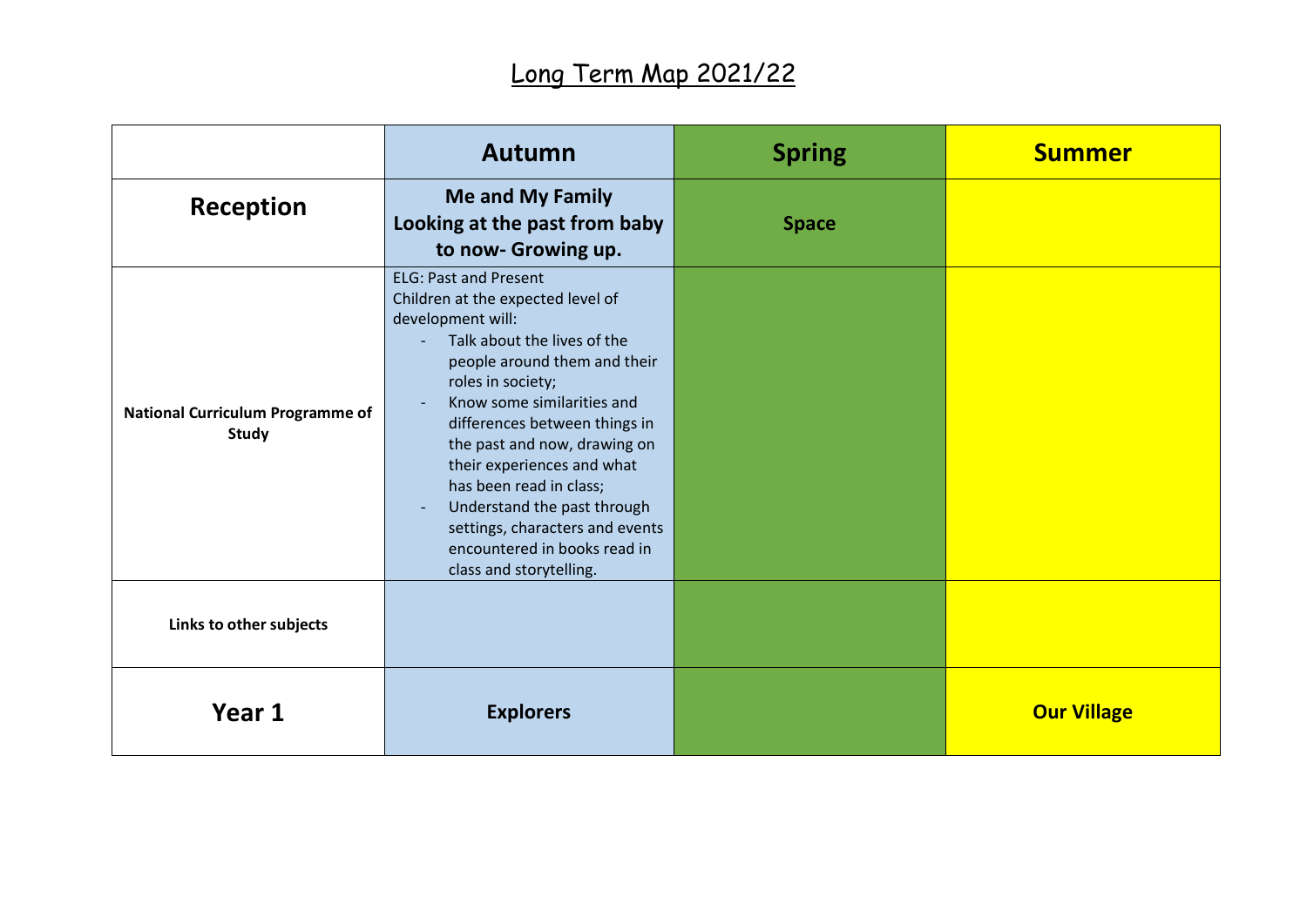| <b>National Curriculum Programme of</b><br><b>Study</b> | Pupils should be taught about the lives<br>of significant individuals in the past<br>who have contributed to national and<br>international achievements. Some<br>should be used to compare aspects of<br>life in different periods. |                 | Pupils should be taught about<br>significant historical events, people<br>and places in their own locality.  |
|---------------------------------------------------------|-------------------------------------------------------------------------------------------------------------------------------------------------------------------------------------------------------------------------------------|-----------------|--------------------------------------------------------------------------------------------------------------|
| Links to other subjects                                 | Science: Where are fossils found?                                                                                                                                                                                                   | Geog: Our World | <b>DT: Materials</b>                                                                                         |
| <b>Educational Visit/Visitor</b>                        |                                                                                                                                                                                                                                     |                 |                                                                                                              |
| Year 2                                                  | How have people's lives<br>changed in living memory?                                                                                                                                                                                |                 | <b>Great Fire of London</b>                                                                                  |
| <b>National Curriculum Programme of</b><br><b>Study</b> | Pupils should be taught about changes<br>within living memory. Where<br>appropriate, these should be used to<br>reveal aspects of change in national                                                                                |                 | Pupils should be taught about events<br>beyond living memory that are<br>significant nationally or globally. |
|                                                         | life.                                                                                                                                                                                                                               |                 |                                                                                                              |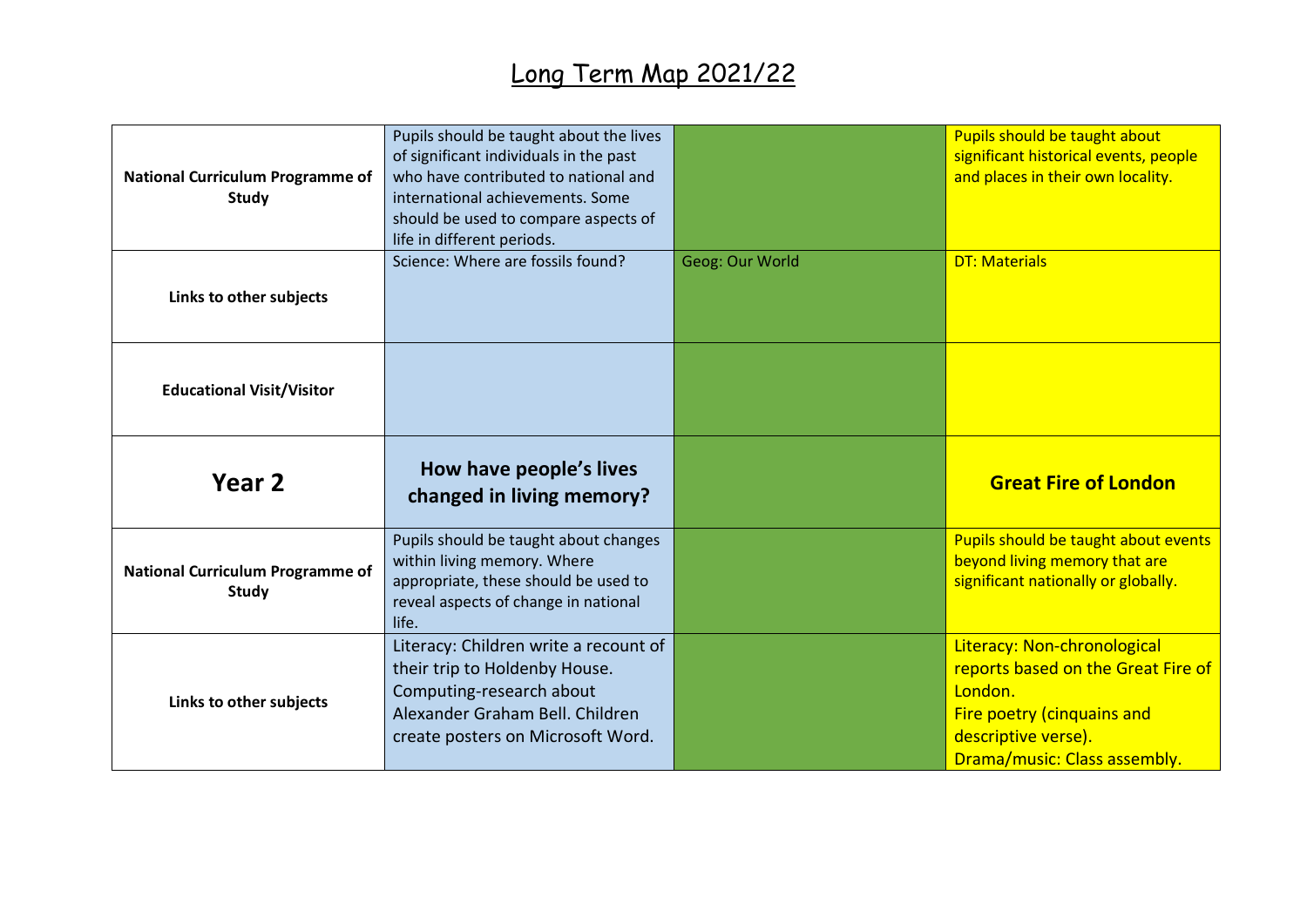|                                                         | Art: Children produce prints based<br>on the Victorian artist William<br>Morris.<br>DT: Victorian seaside<br>holidays/Punch and Judy. The<br>children design and make their own<br>puppets.                                                                                                                | <b>DT: Re-creating Pudding Lane.</b><br><b>Making and burning Stuart</b><br>houses.<br>Art: Silhouette paintings of<br>London scene.<br><b>Computing: Researching the life</b><br>of Samuel Pepys.                                                       |
|---------------------------------------------------------|------------------------------------------------------------------------------------------------------------------------------------------------------------------------------------------------------------------------------------------------------------------------------------------------------------|----------------------------------------------------------------------------------------------------------------------------------------------------------------------------------------------------------------------------------------------------------|
| <b>Educational Visit/Visitor</b>                        | <b>Holdenby House</b>                                                                                                                                                                                                                                                                                      |                                                                                                                                                                                                                                                          |
| Year 3                                                  | <b>Anglo Saxons &amp; Vikings</b>                                                                                                                                                                                                                                                                          | <b>Ancient Greeks</b>                                                                                                                                                                                                                                    |
| <b>National Curriculum Programme of</b><br><b>Study</b> | Pupils should be taught about Britain's<br>settlement by Anglo-Saxons and Scots.<br>Pupils should be taught about the<br>Viking and Anglo-Saxon struggle for<br>the Kingdom of England to the time of<br><b>Edward the Confessor.</b>                                                                      | Pupils should be taught about<br>Ancient Greece - a study of Greek<br>life and achievements and their<br>influence on the western world.                                                                                                                 |
| Links to other subjects                                 | Literacy: Write information texts on<br>Vikings and Instructions on How to<br>train a Dragon.<br>Children explore Viking stories and<br>create their own adventure stories<br>(based on researched information).<br>Write their own Limericks.<br>Diary entry reporting the feelings of<br>Viking sailors. | Literacy: Write own Non-<br>chronological reports on the Gods<br>and Goddesses.<br>News report on the Unfolding<br>events of the Olympics.<br><b>Art: Exploring Greek vases and</b><br>patterns.<br><b>Computing/ICT: Word</b><br>Documents, PowerPoint. |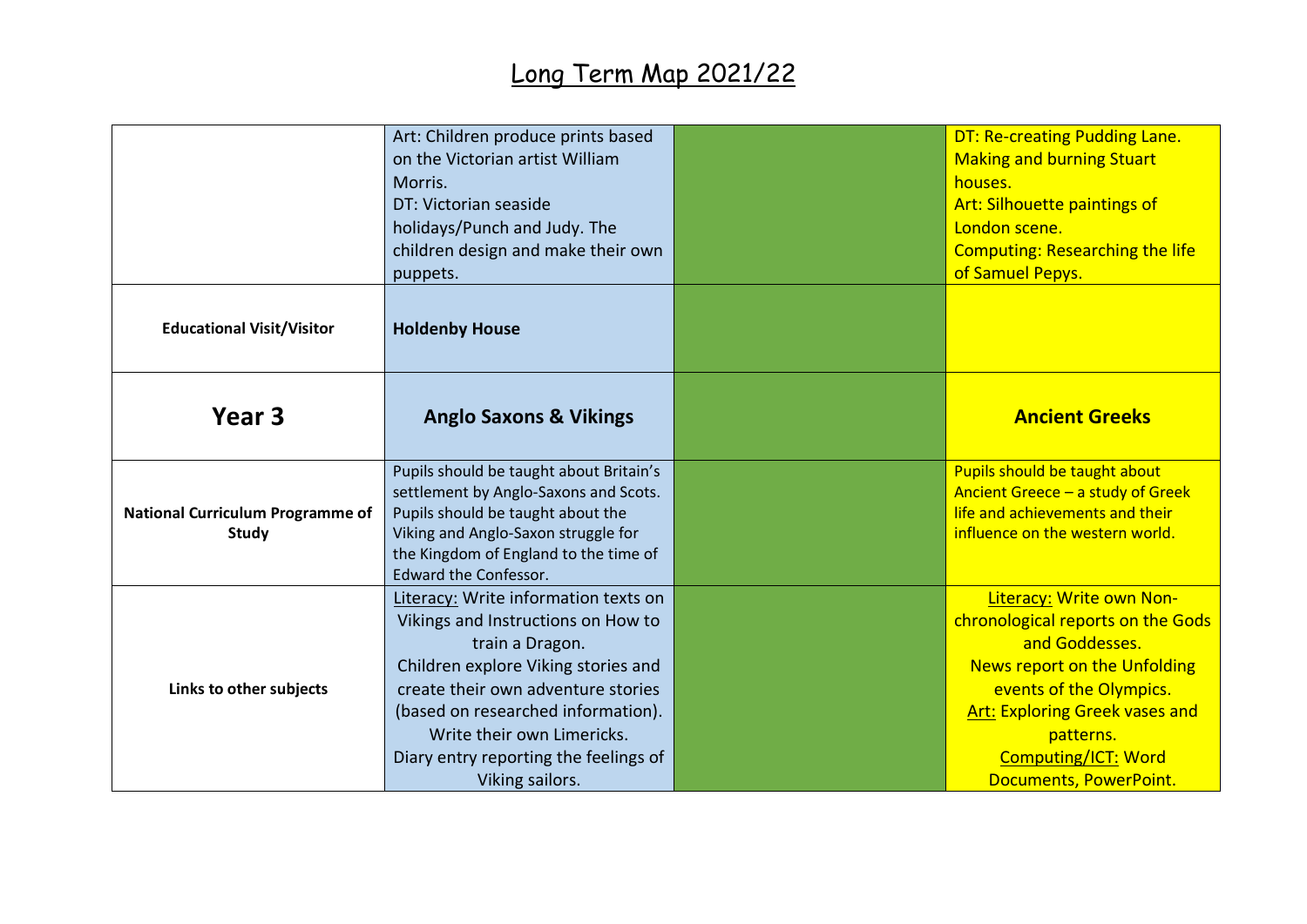|                                                         | News report on whether Vikings<br>are settlers or invaders.<br>Art: Viking (Norse art) exploring<br>symbols relating to Viking culture.<br>Computing/ICT: Word documents.<br>Geography: of where they settled<br>and invaded.        |                                                         | <b>Geography: of where they lived</b><br>and how this affected the culture<br>of Athenians and Spartans.<br><b>DT: Explore Greek Food/ Create</b><br>own Greek Vase (Ancient Greek<br>Day)                                                                                                                       |
|---------------------------------------------------------|--------------------------------------------------------------------------------------------------------------------------------------------------------------------------------------------------------------------------------------|---------------------------------------------------------|------------------------------------------------------------------------------------------------------------------------------------------------------------------------------------------------------------------------------------------------------------------------------------------------------------------|
| <b>Educational Visit/Visitor</b>                        | DT: Make own Viking ships                                                                                                                                                                                                            |                                                         |                                                                                                                                                                                                                                                                                                                  |
| Year 4                                                  | <b>Stone Age to Iron Age</b>                                                                                                                                                                                                         | <b>Northampton Shoe Industry</b>                        | <b>Egyptians</b>                                                                                                                                                                                                                                                                                                 |
| <b>National Curriculum Programme of</b><br><b>Study</b> | Pupils should be taught about changes<br>in Britain from the Stone Age to the<br>Iron Age                                                                                                                                            | Pupils should be taught about a<br>local history study. | Pupils should be taught about the<br>achievements of the earliest<br>civilizations $-$ an overview of where<br>and when the first civilizations<br>appeared and a depth study of one<br>of the following: Ancient Sumer; The<br><b>Indus Valley; Ancient Egypt; The</b><br><b>Shang Dynasty of Ancient China</b> |
| Links to other subjects                                 | <b>Literacy</b> - Narrative - based on Stone<br>Age Boy Text<br>Newspaper report - Write own reports<br>about Mammoth sighting in Hartwell.<br>Comprehension using Stig of the Dump<br>(Class text)<br>$Numeracy - sequencing dates$ |                                                         | Literacy - Adapt a traditional tale<br>using Egyptian Cinderella<br><b>Explanation text - mummification</b><br>process<br>Non-chron report $-$ how they built<br>the pyramids<br>Art - Paint own gods/cartouches                                                                                                 |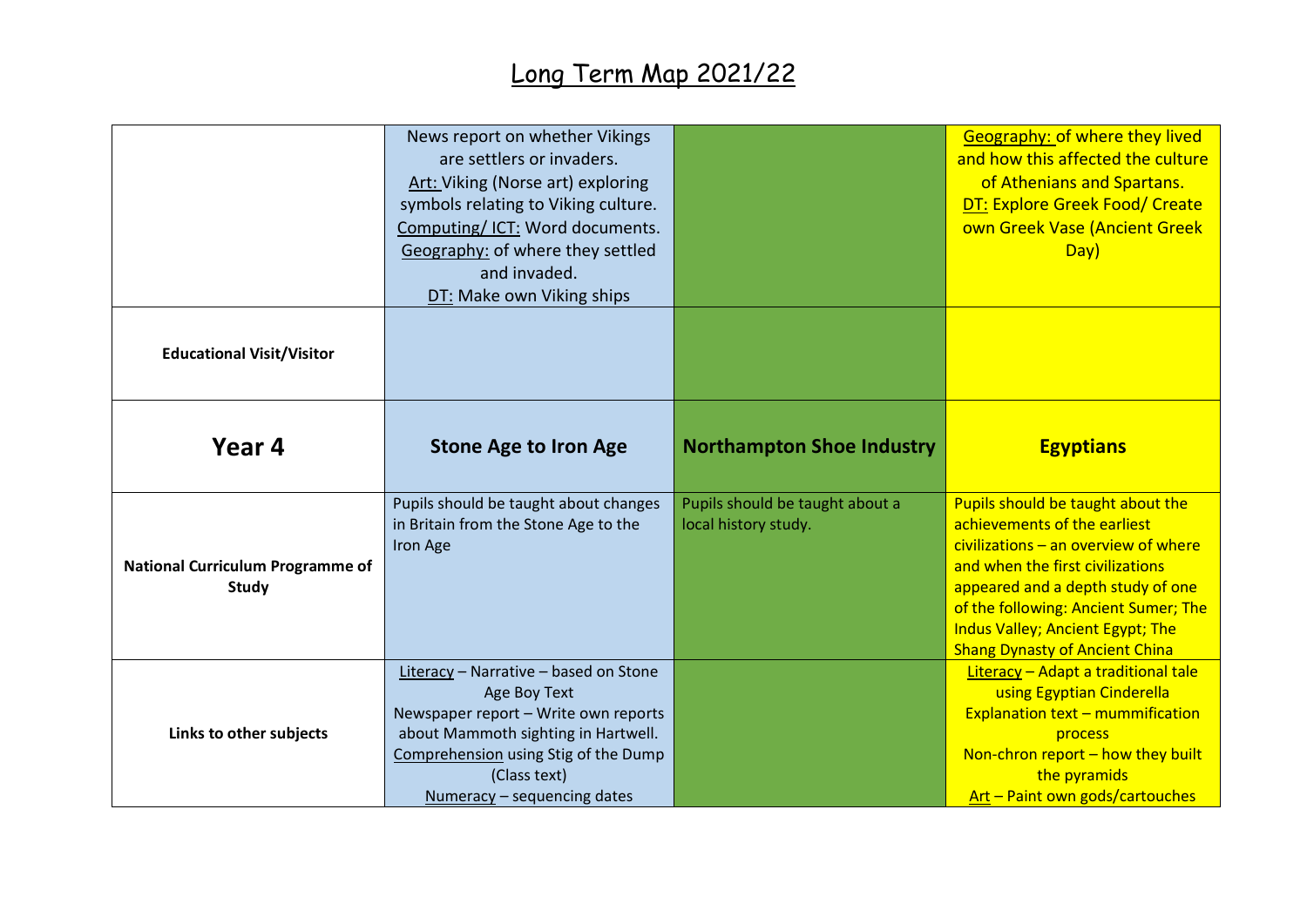|                                                         | Art- Children research Lascaux Caves<br>and design their own cave paintings<br>Computing - researching<br>Geography - Using atlases and google<br>maps locating: Lascaux caves, Stone<br>Henge and Scara Brae. |                         | DT - Design own Egyptian musical<br>instrument<br><b>Geography - Map reading finding</b><br>key areas of Egypt.<br>Why River Nile was so important<br>Computing - researching,<br>powerpoint            |
|---------------------------------------------------------|----------------------------------------------------------------------------------------------------------------------------------------------------------------------------------------------------------------|-------------------------|---------------------------------------------------------------------------------------------------------------------------------------------------------------------------------------------------------|
| <b>Educational Visit/Visitor</b>                        |                                                                                                                                                                                                                | <b>River Nene visit</b> | <b>Portals to the Past</b>                                                                                                                                                                              |
| Year 5                                                  | WW <sub>2</sub>                                                                                                                                                                                                |                         | <b>Romans in Britain</b>                                                                                                                                                                                |
| <b>National Curriculum Programme of</b><br><b>Study</b> | Pupils should be taught about a study<br>of an aspect or theme in British history<br>that extends pupils' chronological<br>knowledge beyond 1066.                                                              |                         | Pupils should be taught about the<br>Roman Empire and its impact on<br>Britain.                                                                                                                         |
| Links to other subjects                                 | Literacy: news reports, narrative, Non-<br>chronological reports<br>Film narrative.<br>Art: multimedia collage of the Blitz<br>ICT: codebreaking<br>DT: Make Do and Mend unit<br>Music: Wartime songs          |                         | Literacy: instructional text (How to<br>be the perfect Roman soldier)<br>Non chronological reports<br>ICT: using Google sketch up to create<br>a Roman Villa<br>DT: design and make a roman<br>catapult |
| <b>Educational Visit/Visitor</b>                        | <b>Bletchley Park</b>                                                                                                                                                                                          |                         |                                                                                                                                                                                                         |